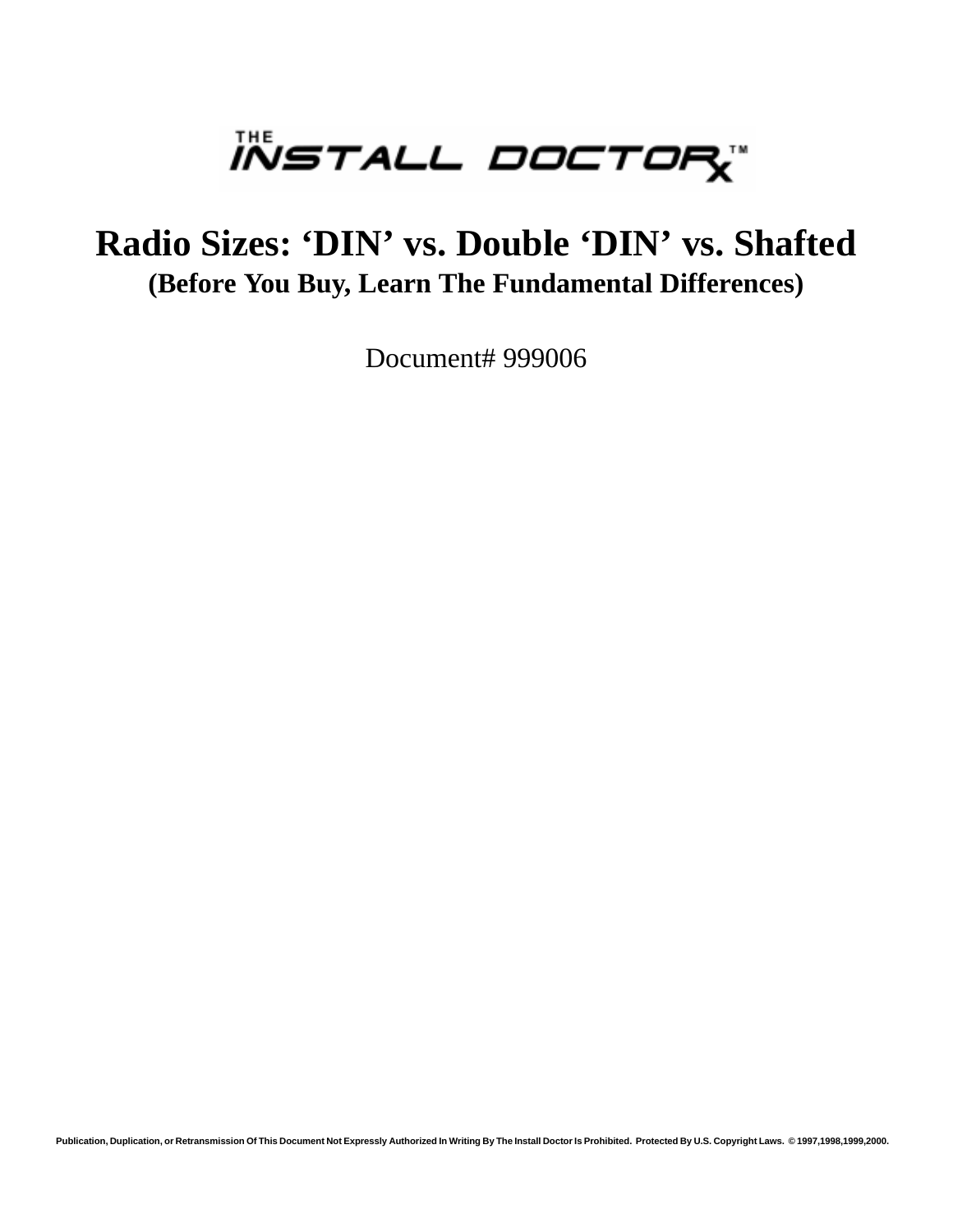*ÏÑSTALL DOC* 

#### **A Look At All 3 Radio Body Styles.**



For additional information on similar topics, please consult the following technical documents:

**999005** Why Use Radio Installation Kits (Why Do-It-Yourself Installs Look Amateur - Do It Like The Pros)

**999007** Mounting Your New Radio To An Indash Installation Kit

**999010** Radio Security (How To Stay One Step Ahead Of Thieves)

## **The Auto Makers Factory Radio Is Bigger Than This Radio. What's Going On?**

When shopping for a new replacement radio for your vehicle, depending upon the make and model, you may quickly notice that new radios are different in size than the radio that was installed by the auto maker at the factory. What do you do?

The car audio market has taken care of this for you. A vehicle owner shopping for a new radio will have many choices to choose from such as CD players, cassette players, cost vs. performance, detachable face, as well as brand preference. Now there are choices as well the buyer will have to make regarding the size of the new radio.

To standardize the design and manufacturing of new replacement radios, car audio or more specifically car stereo manufacturers have begun to design and produce radios around the 'DIN' radio body style. This 'DIN' radio body style is rectangular (2" high x 7" wide) which can be adapted to virtually every vehicle produced today. One offshoot of this body style called the Double 'DIN' radio body style (4" high x 7" wide) is designed to fit certain auto makers radio dash openings which use a larger radio or a combination of radio above a pocket or tray. To understand a little more about these 'DIN' radio body styles we need to take a trip to the past and look at a third body style, the original car stereo body style, the "shafted" radio.

#### **The Car Stereo Your Parents Listened To.**

Up until the mid to late 1980's, the standard car stereo found in many vehicles was the "shafted" radio. Before the days of digital displays and digital tuning were the days of analog radios which required someone to turn a knob to tune to their favorite radio stations. The "shafted" radio is designed with a knob on the left, usually to turn the radio on and to control volume, and a knob on the right to tune the radio stations. In the middle was the radios display box where you might find an old 8-track tape or the state of the art (at that time) audio cassette tape.

The "shafted" radio has seen many changes: the addition of digital clocks, digital tuning, digital displays and other cosmetic changes. But, this body style just would not allow a CD to inserted. This was the death of the "shafted" radio. Shafted radios also had another drawback: many times they were too hard to remove and install. Due to the design of "shafted" radios these radios required them to be installed from the rear of the dash. This also meant that they had to be removed in reverse direction, usually requiring the removal of lower dash panels, air conditioner ducting, all while trying to keep your hands from being cut and scraped by the metal and hard plastics auto makers designed their dashes with. With the advent of CD players and the publics desire to listen to CD's in their vehicle, the 'DIN' body style of radio began to claim a stake in the car audio market. As this happened, car stereo installers were forced to modify a customers vehicle to accept this new 'DIN' body style. In order to do this, a vehicles dash had to be cut to allow the 2" high x 7" wide 'DIN' radio to slide into the dash from the front.

Eventually, auto makers saw the need to design dashes and new radios to allow the use of CD's in their factory radios. As this began to happen, the shafted radio quickly decreased in popularity. Shafted radios are still available, but are almost exclusively sold as entry level radios.